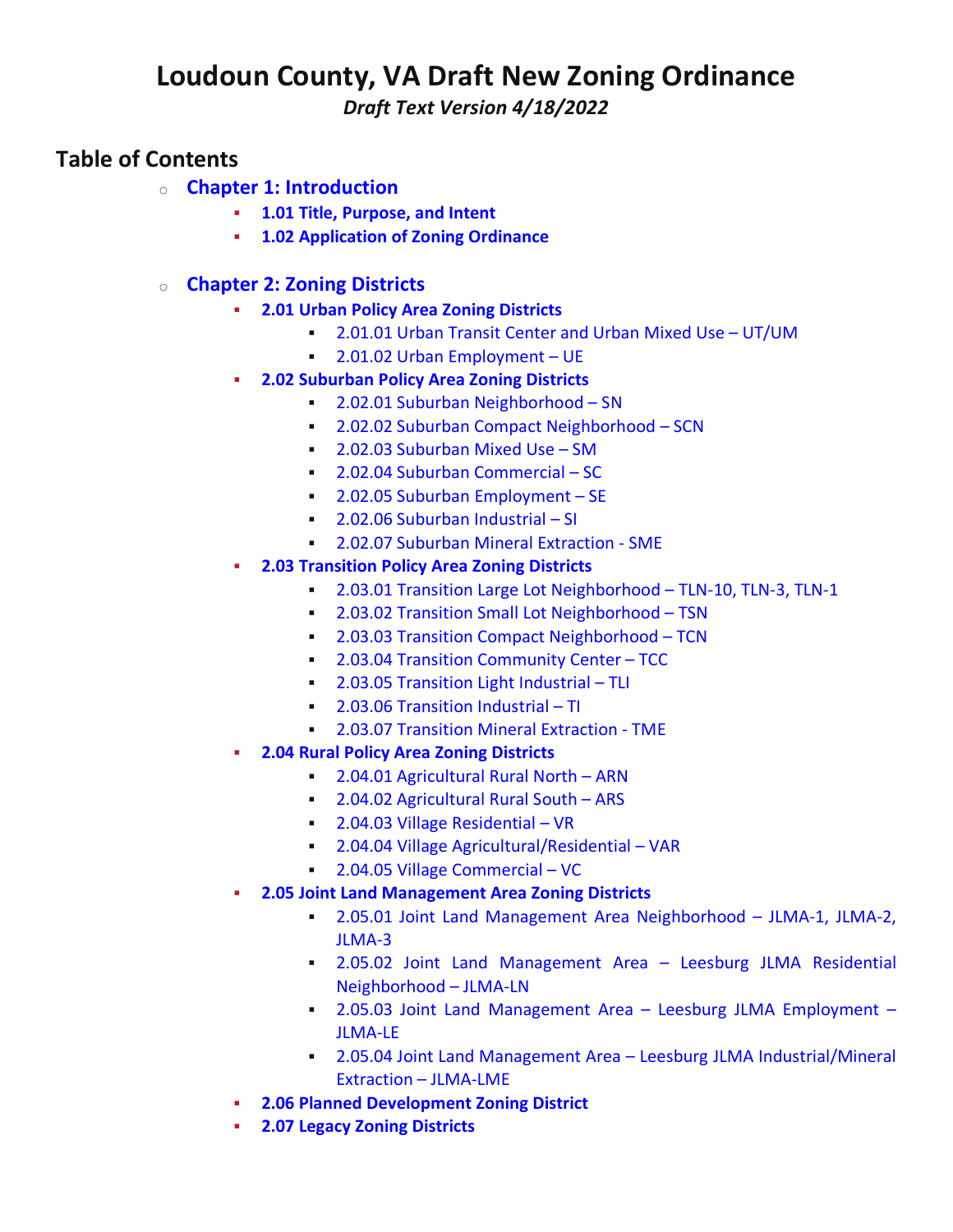# o **[Chapter](https://online.encodeplus.com/regs/loudouncounty-va-crosswalk/doc-viewer.aspx?secid=43) 3: Uses**

- **3.01 [Explanation](https://online.encodeplus.com/regs/loudouncounty-va-crosswalk/doc-viewer.aspx?secid=44) of Use Table Structure**
- **3.02 Use [Tables](https://online.encodeplus.com/regs/loudouncounty-va-crosswalk/doc-viewer.aspx?secid=45)**
	- **BED 3.02.01 Urban and [Suburban](https://online.encodeplus.com/regs/loudouncounty-va-crosswalk/doc-viewer.aspx?secid=931) Use Table**
	- **BED 3.02.02 [Transition](https://online.encodeplus.com/regs/loudouncounty-va-crosswalk/doc-viewer.aspx?secid=932) and JLMA Use Table**
	- **Brade [3.02.03](https://online.encodeplus.com/regs/loudouncounty-va-crosswalk/doc-viewer.aspx?secid=933) Rural Use Table**
- **3.03 Use [Definitions](https://online.encodeplus.com/regs/loudouncounty-va-crosswalk/doc-viewer.aspx?secid=1179)**
	- **3.03.01 [Residential](https://online.encodeplus.com/regs/loudouncounty-va-crosswalk/doc-viewer.aspx?secid=976)**
	- **3.03.02 [Lodging](https://online.encodeplus.com/regs/loudouncounty-va-crosswalk/doc-viewer.aspx?secid=996)**
	- 3.03.03 [Commercial](https://online.encodeplus.com/regs/loudouncounty-va-crosswalk/doc-viewer.aspx?secid=1005)
	- **BEDISTED:** 3.03.04 [Public/Civic/Institutional](https://online.encodeplus.com/regs/loudouncounty-va-crosswalk/doc-viewer.aspx?secid=1060)
	- **BED 3.03.05 [Industrial/Production](https://online.encodeplus.com/regs/loudouncounty-va-crosswalk/doc-viewer.aspx?secid=1106)**
	- **BED 3.03.06 [Infrastructure](https://online.encodeplus.com/regs/loudouncounty-va-crosswalk/doc-viewer.aspx?secid=1131)**
	- **BED 3.03.07 [Agriculture](https://online.encodeplus.com/regs/loudouncounty-va-crosswalk/doc-viewer.aspx?secid=1146)**
	- 3.03.08 [Miscellaneous](https://online.encodeplus.com/regs/loudouncounty-va-crosswalk/doc-viewer.aspx?secid=1147)
- **3.04 [Accessory](https://online.encodeplus.com/regs/loudouncounty-va-crosswalk/doc-viewer.aspx?secid=47) Uses**
- **3.05 [Temporary](https://online.encodeplus.com/regs/loudouncounty-va-crosswalk/doc-viewer.aspx?secid=48) Uses**
- **3.06 [Use-Specific](https://online.encodeplus.com/regs/loudouncounty-va-crosswalk/doc-viewer.aspx?secid=49) Standards**
	- **3.06.01 Purpose and [Applicability](https://online.encodeplus.com/regs/loudouncounty-va-crosswalk/doc-viewer.aspx?secid=967)**
	- **BEDEE 3.06.02 [Residential](https://online.encodeplus.com/regs/loudouncounty-va-crosswalk/doc-viewer.aspx?secid=936)** 
		- **BEDEE [3.06.02.01](https://online.encodeplus.com/regs/loudouncounty-va-crosswalk/doc-viewer.aspx?secid=808) Accessory Dwellings**
		- **[3.06.02.02](https://online.encodeplus.com/regs/loudouncounty-va-crosswalk/doc-viewer.aspx?secid=807) Guest Houses**
		- **Brand 3.06.02.04 [Manufactured](https://online.encodeplus.com/regs/loudouncounty-va-crosswalk/doc-viewer.aspx?secid=815) Homes**
		- **BEDEE 3.06.02.05 Portable [Dwelling/Construction](https://online.encodeplus.com/regs/loudouncounty-va-crosswalk/doc-viewer.aspx?secid=1206) Trailer**
		- **8.06.02.06 Religious Housing**
		- **Broad [3.06.02.07](https://online.encodeplus.com/regs/loudouncounty-va-crosswalk/doc-viewer.aspx?secid=827) Seasonal Labor Dormitory**
		- **BED 3.06.02.08 [Single-Family](https://online.encodeplus.com/regs/loudouncounty-va-crosswalk/doc-viewer.aspx?secid=1232) Dwelling Units**
		- **3.06.02.09 [Multifamily](https://online.encodeplus.com/regs/loudouncounty-va-crosswalk/doc-viewer.aspx?secid=1375) Dwelling Units**
		- **BEDEE [3.06.02.10](https://online.encodeplus.com/regs/loudouncounty-va-crosswalk/doc-viewer.aspx?secid=791) Tenant Dwellings**
	- **•** 3.06.03 [Lodging](https://online.encodeplus.com/regs/loudouncounty-va-crosswalk/doc-viewer.aspx?secid=937)
		- **BED 3.06.03.01 Bed and Breakfast [Homestay,](https://online.encodeplus.com/regs/loudouncounty-va-crosswalk/doc-viewer.aspx?secid=790) Bed and Breakfast Inn,** [Country](https://online.encodeplus.com/regs/loudouncounty-va-crosswalk/doc-viewer.aspx?secid=790) Inn, and Rural Resorts
		- **BED [3.06.03.02](https://online.encodeplus.com/regs/loudouncounty-va-crosswalk/doc-viewer.aspx?secid=840) Camp, Day and Boarding**
		- **Branch 3.06.03.03 [Campgrounds](https://online.encodeplus.com/regs/loudouncounty-va-crosswalk/doc-viewer.aspx?secid=841)**
		- **Branch [3.06.03.04](https://online.encodeplus.com/regs/loudouncounty-va-crosswalk/doc-viewer.aspx?secid=1214) Guest Farm or Ranch**
		- **3.06.03.05 [Hotel/Motel](https://online.encodeplus.com/regs/loudouncounty-va-crosswalk/doc-viewer.aspx?secid=806)**
	- 3.06.04 [Commercial](https://online.encodeplus.com/regs/loudouncounty-va-crosswalk/doc-viewer.aspx?secid=938)
		- **Branch [3.06.04.01](https://online.encodeplus.com/regs/loudouncounty-va-crosswalk/doc-viewer.aspx?secid=826) Animal Hospital**
		- **[3.06.04.02](https://online.encodeplus.com/regs/loudouncounty-va-crosswalk/doc-viewer.aspx?secid=845) Antique Shop, Art Gallery, Studio or Craft Shop**
		- [3.06.04.03](https://online.encodeplus.com/regs/loudouncounty-va-crosswalk/doc-viewer.aspx?secid=846) Auction House
		- **BEDEE 3.06.04.04 [Automobile](https://online.encodeplus.com/regs/loudouncounty-va-crosswalk/doc-viewer.aspx?secid=1241) Car Sharing**
		- **[Banquet/Event](https://online.encodeplus.com/regs/loudouncounty-va-crosswalk/doc-viewer.aspx?secid=837) Facility**
		- **BED 3.06.04.06 Building [Maintenance](https://online.encodeplus.com/regs/loudouncounty-va-crosswalk/doc-viewer.aspx?secid=1204) Services**
		- **BUSINES** [3.06.04.07](https://online.encodeplus.com/regs/loudouncounty-va-crosswalk/doc-viewer.aspx?secid=856) Business Support Services
		- **Branch [3.06.04.08](https://online.encodeplus.com/regs/loudouncounty-va-crosswalk/doc-viewer.aspx?secid=804) Child Day Care**
		- **BEDEE 3.06.04.09 [Commercial](https://online.encodeplus.com/regs/loudouncounty-va-crosswalk/doc-viewer.aspx?secid=800) Nursery**
		- **3.06.04.10 [Convenience](https://online.encodeplus.com/regs/loudouncounty-va-crosswalk/doc-viewer.aspx?secid=812) Stores**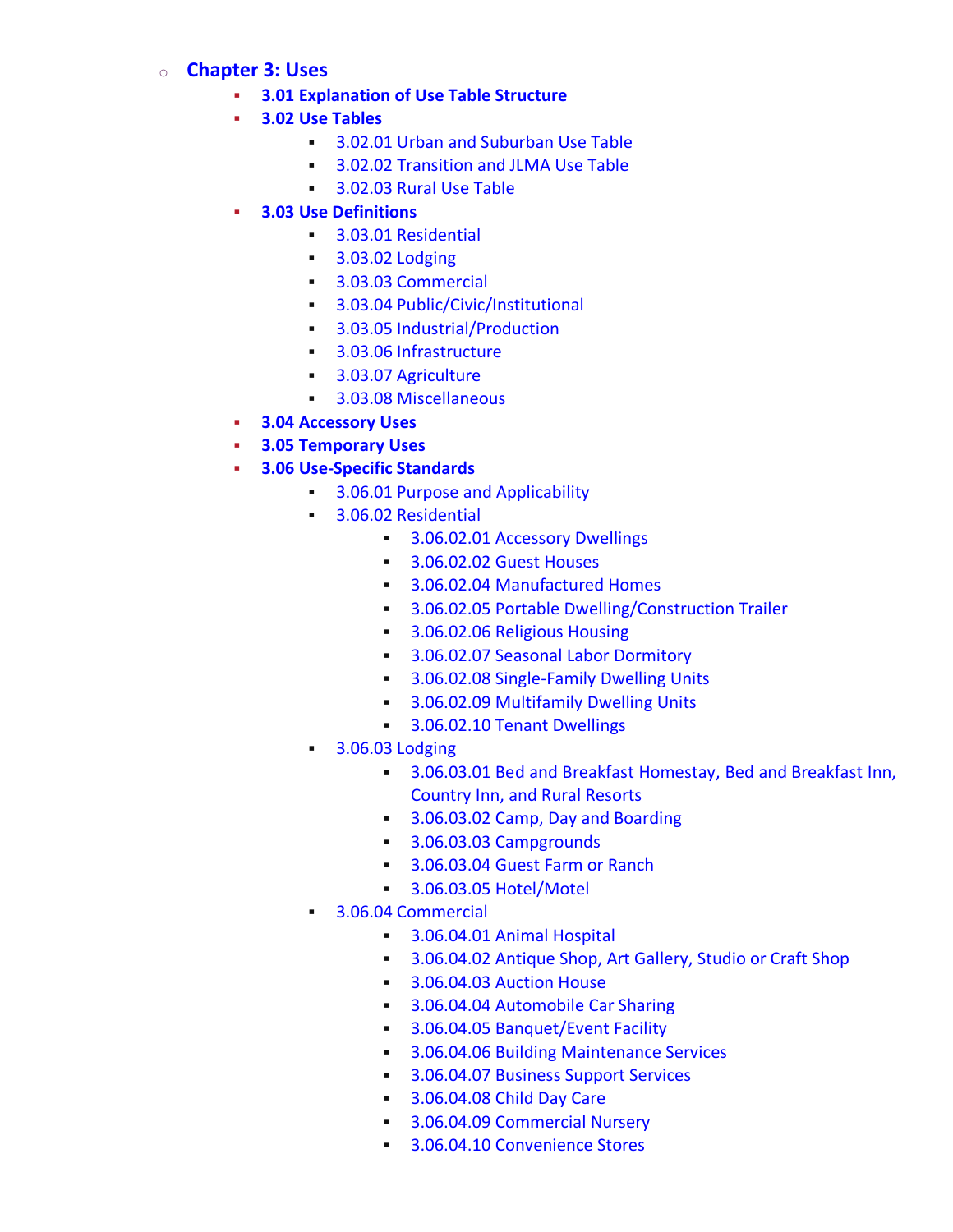- **3.06.04.11 Craft Beverage [Manufacturing](https://online.encodeplus.com/regs/loudouncounty-va-crosswalk/doc-viewer.aspx?secid=863)**
- 3.06.04.12 [Drive-through](https://online.encodeplus.com/regs/loudouncounty-va-crosswalk/doc-viewer.aspx?secid=854) Facilities Associated With Banks, Financial Institutions and [Pharmacies](https://online.encodeplus.com/regs/loudouncounty-va-crosswalk/doc-viewer.aspx?secid=854)
- **Branch 3.06.04.13 Farm [Machinery](https://online.encodeplus.com/regs/loudouncounty-va-crosswalk/doc-viewer.aspx?secid=810)**
- **Brade [3.06.04.14](https://online.encodeplus.com/regs/loudouncounty-va-crosswalk/doc-viewer.aspx?secid=792) Farm Markets**
- **BED [3.06.04.15](https://online.encodeplus.com/regs/loudouncounty-va-crosswalk/doc-viewer.aspx?secid=1243) Feed and Farm Supply Center**
- **Brandon** 3.06.04.16 [Kennels/Indoor](https://online.encodeplus.com/regs/loudouncounty-va-crosswalk/doc-viewer.aspx?secid=801) Kennels
- **Branch [3.06.04.18](https://online.encodeplus.com/regs/loudouncounty-va-crosswalk/doc-viewer.aspx?secid=1205) Personal Services**
- **BEDEE 3.06.04.19 [Restaurant](https://online.encodeplus.com/regs/loudouncounty-va-crosswalk/doc-viewer.aspx?secid=838)**
- **3.06.04.20 Small Business, [Agricultural](https://online.encodeplus.com/regs/loudouncounty-va-crosswalk/doc-viewer.aspx?secid=809) and Rural**
- **Brack [3.06.04.21](https://online.encodeplus.com/regs/loudouncounty-va-crosswalk/doc-viewer.aspx?secid=836) Snack or Beverage Bars**
- **BED [3.06.04.22](https://online.encodeplus.com/regs/loudouncounty-va-crosswalk/doc-viewer.aspx?secid=1177) Vehicle Repair, Heavy**
- **BED [3.06.04.23](https://online.encodeplus.com/regs/loudouncounty-va-crosswalk/doc-viewer.aspx?secid=1239) Vehicle Repair, Light**
- **BEB 3.06.04.24 Vehicle [Wholesale](https://online.encodeplus.com/regs/loudouncounty-va-crosswalk/doc-viewer.aspx?secid=819) Auction**
- **B.06.05 [Public/Civic/Institutional](https://online.encodeplus.com/regs/loudouncounty-va-crosswalk/doc-viewer.aspx?secid=939)** 
	- **8.06.05.01 [Amphitheater](https://online.encodeplus.com/regs/loudouncounty-va-crosswalk/doc-viewer.aspx?secid=844)**
	- 3.06.05.02 [Agricultural](https://online.encodeplus.com/regs/loudouncounty-va-crosswalk/doc-viewer.aspx?secid=829) Cultural Center
	- **BILER 3.06.05.03 [Agricultural](https://online.encodeplus.com/regs/loudouncounty-va-crosswalk/doc-viewer.aspx?secid=839) Education or Research**
	- [3.06.05.04](https://online.encodeplus.com/regs/loudouncounty-va-crosswalk/doc-viewer.aspx?secid=834) Assembly
	- **Botanical Garden**
	- **BED 3.06.05.06 [Conference](https://online.encodeplus.com/regs/loudouncounty-va-crosswalk/doc-viewer.aspx?secid=835) and Training Centers**
	- **B** [3.06.05.07](https://online.encodeplus.com/regs/loudouncounty-va-crosswalk/doc-viewer.aspx?secid=855) Country Club
	- **Branch [3.06.05.08](https://online.encodeplus.com/regs/loudouncounty-va-crosswalk/doc-viewer.aspx?secid=832) Death Care Services**
	- 3.06.05.09 [Fairground](https://online.encodeplus.com/regs/loudouncounty-va-crosswalk/doc-viewer.aspx?secid=830)
	- **[3.06.05.10](https://online.encodeplus.com/regs/loudouncounty-va-crosswalk/doc-viewer.aspx?secid=823) Farm Based Tourism**
	- **[3.06.05.11](https://online.encodeplus.com/regs/loudouncounty-va-crosswalk/doc-viewer.aspx?secid=843) Golf Course**
	- **BEAD [3.06.05.12](https://online.encodeplus.com/regs/loudouncounty-va-crosswalk/doc-viewer.aspx?secid=1203) Health and Fitness Centers**
	- [3.06.05.13](https://online.encodeplus.com/regs/loudouncounty-va-crosswalk/doc-viewer.aspx?secid=805) Hospitals
	- **Branch [3.06.05.14](https://online.encodeplus.com/regs/loudouncounty-va-crosswalk/doc-viewer.aspx?secid=818) Private Schools**
	- **Branch [3.06.05.15](https://online.encodeplus.com/regs/loudouncounty-va-crosswalk/doc-viewer.aspx?secid=833) Public Safety Uses**
	- 3.06.05.16 [Recreation](https://online.encodeplus.com/regs/loudouncounty-va-crosswalk/doc-viewer.aspx?secid=1212)
	- **[3.06.05.17](https://online.encodeplus.com/regs/loudouncounty-va-crosswalk/doc-viewer.aspx?secid=814) Rural Retreat**
	- **3.06.05.18 Schools, Public [\(Elementary,](https://online.encodeplus.com/regs/loudouncounty-va-crosswalk/doc-viewer.aspx?secid=861) Middle or High)**
	- **BED [3.06.05.19](https://online.encodeplus.com/regs/loudouncounty-va-crosswalk/doc-viewer.aspx?secid=850) Schools, Public (15 or Fewer Pupils)**
- **3.06.06 [Industrial/Production](https://online.encodeplus.com/regs/loudouncounty-va-crosswalk/doc-viewer.aspx?secid=940)** 
	- 3.06.06.01 [Contractor](https://online.encodeplus.com/regs/loudouncounty-va-crosswalk/doc-viewer.aspx?secid=857)
	- **[3.06.06.02](https://online.encodeplus.com/regs/loudouncounty-va-crosswalk/doc-viewer.aspx?secid=859) Data Center**
	- [3.06.06.03](https://online.encodeplus.com/regs/loudouncounty-va-crosswalk/doc-viewer.aspx?secid=934) Extractive Industries
	- **[3.06.06.04](https://online.encodeplus.com/regs/loudouncounty-va-crosswalk/doc-viewer.aspx?secid=803) Flex Buildings**
	- **Branch 3.06.06.05 [Mini-Warehouse](https://online.encodeplus.com/regs/loudouncounty-va-crosswalk/doc-viewer.aspx?secid=860)**
	- **Branch [3.06.06.06](https://online.encodeplus.com/regs/loudouncounty-va-crosswalk/doc-viewer.aspx?secid=1209) Outdoor Storage**
	- **[3.06.06.07](https://online.encodeplus.com/regs/loudouncounty-va-crosswalk/doc-viewer.aspx?secid=824) Sawmills**
	- **3.06.06.08 Wholesale Distribution, [Warehousing,](https://online.encodeplus.com/regs/loudouncounty-va-crosswalk/doc-viewer.aspx?secid=858) and Storage**
- 3.06.07 [Infrastructure](https://online.encodeplus.com/regs/loudouncounty-va-crosswalk/doc-viewer.aspx?secid=941)
	- **Brade [3.06.07.01](https://online.encodeplus.com/regs/loudouncounty-va-crosswalk/doc-viewer.aspx?secid=1213) Parking Facility**
	- **[3.06.07.02](https://online.encodeplus.com/regs/loudouncounty-va-crosswalk/doc-viewer.aspx?secid=816) Public Utilities**
	- **[3.06.07.03](https://online.encodeplus.com/regs/loudouncounty-va-crosswalk/doc-viewer.aspx?secid=802) Recycling Collection Centers and Material Recovery [Facilities](https://online.encodeplus.com/regs/loudouncounty-va-crosswalk/doc-viewer.aspx?secid=802)**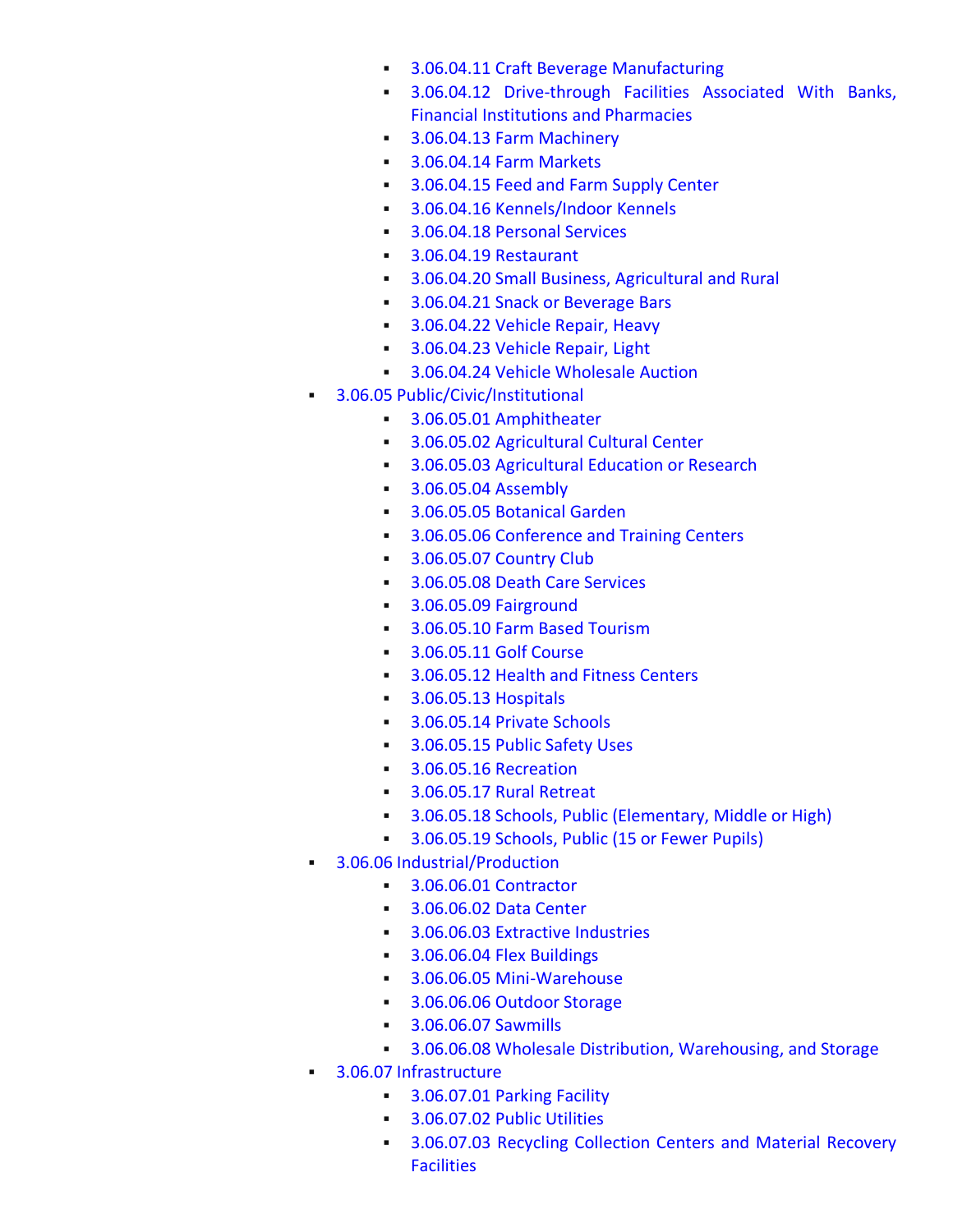- 3.06.07.05 [Stockpiling](https://online.encodeplus.com/regs/loudouncounty-va-crosswalk/doc-viewer.aspx?secid=852)
- **BEDEE 3.06.07.06 [Telecommunications](https://online.encodeplus.com/regs/loudouncounty-va-crosswalk/doc-viewer.aspx?secid=813) Facility**
- **BEDEE 3.06.07.07 Utility [Substations](https://online.encodeplus.com/regs/loudouncounty-va-crosswalk/doc-viewer.aspx?secid=811)**
- **BEDEE 3.06.08 [Agriculture](https://online.encodeplus.com/regs/loudouncounty-va-crosswalk/doc-viewer.aspx?secid=942)** 
	- **3.06.08.01 Agriculture, [Horticulture](https://online.encodeplus.com/regs/loudouncounty-va-crosswalk/doc-viewer.aspx?secid=821) and Animal Husbandry**
	- **8.06.08.02 Agriculture Support Uses (Direct Association with On-**Site [Agricultural](https://online.encodeplus.com/regs/loudouncounty-va-crosswalk/doc-viewer.aspx?secid=822) Activity)
	- **3.06.08.03 Agriculture Support Use [\(Standalone\)](https://online.encodeplus.com/regs/loudouncounty-va-crosswalk/doc-viewer.aspx?secid=825)**
	- **Brewery, Limited [3.06.08.04](https://online.encodeplus.com/regs/loudouncounty-va-crosswalk/doc-viewer.aspx?secid=862) Brewery, Limited**
	- **Brands** [3.06.08.05](https://online.encodeplus.com/regs/loudouncounty-va-crosswalk/doc-viewer.aspx?secid=799) Wayside Stands
	- **BEDEE 3.06.08.06 Winery, [Commercial](https://online.encodeplus.com/regs/loudouncounty-va-crosswalk/doc-viewer.aspx?secid=820)**

#### o **Chapter 4: Overlay [Districts](https://online.encodeplus.com/regs/loudouncounty-va-crosswalk/doc-viewer.aspx?secid=50)**

- **4.01 General [Provisions](https://online.encodeplus.com/regs/loudouncounty-va-crosswalk/doc-viewer.aspx?secid=1446) of Overlay Districts**
- **4.02 Airport Impact [Overlay](https://online.encodeplus.com/regs/loudouncounty-va-crosswalk/doc-viewer.aspx?secid=51) District**
	- **4.02.01 AIOD [Definitions](https://online.encodeplus.com/regs/loudouncounty-va-crosswalk/doc-viewer.aspx?secid=887)**
- **4.03 [Floodplain](https://online.encodeplus.com/regs/loudouncounty-va-crosswalk/doc-viewer.aspx?secid=52) Overlay District**
	- 4.03.01 FOD [Definitions](https://online.encodeplus.com/regs/loudouncounty-va-crosswalk/doc-viewer.aspx?secid=744)
		- Base [flood](https://online.encodeplus.com/regs/loudouncounty-va-crosswalk/doc-viewer.aspx?secid=746)
		- Base flood [elevation](https://online.encodeplus.com/regs/loudouncounty-va-crosswalk/doc-viewer.aspx?secid=747)
		- [Basement](https://online.encodeplus.com/regs/loudouncounty-va-crosswalk/doc-viewer.aspx?secid=748)
		- **[Conditional](https://online.encodeplus.com/regs/loudouncounty-va-crosswalk/doc-viewer.aspx?secid=749) Letter of Map Revision (CLOMR)**
		- Cross [section](https://online.encodeplus.com/regs/loudouncounty-va-crosswalk/doc-viewer.aspx?secid=750)
		- [Development](https://online.encodeplus.com/regs/loudouncounty-va-crosswalk/doc-viewer.aspx?secid=751)
		- **[Elevated](https://online.encodeplus.com/regs/loudouncounty-va-crosswalk/doc-viewer.aspx?secid=752) building**
		- Flood or [Flooding](https://online.encodeplus.com/regs/loudouncounty-va-crosswalk/doc-viewer.aspx?secid=775)
		- **Example 2** Flood [Insurance](https://online.encodeplus.com/regs/loudouncounty-va-crosswalk/doc-viewer.aspx?secid=754) Study (FIS)
		- [Floodplain](https://online.encodeplus.com/regs/loudouncounty-va-crosswalk/doc-viewer.aspx?secid=755)
		- [Floodproofing](https://online.encodeplus.com/regs/loudouncounty-va-crosswalk/doc-viewer.aspx?secid=756)
		- [Floodway](https://online.encodeplus.com/regs/loudouncounty-va-crosswalk/doc-viewer.aspx?secid=757)
		- [Freeboard](https://online.encodeplus.com/regs/loudouncounty-va-crosswalk/doc-viewer.aspx?secid=776)
		- Historic [structure](https://online.encodeplus.com/regs/loudouncounty-va-crosswalk/doc-viewer.aspx?secid=758)
		- [Lowest](https://online.encodeplus.com/regs/loudouncounty-va-crosswalk/doc-viewer.aspx?secid=759) floor
		- [Manufactured](https://online.encodeplus.com/regs/loudouncounty-va-crosswalk/doc-viewer.aspx?secid=760) Home
		- New [construction](https://online.encodeplus.com/regs/loudouncounty-va-crosswalk/doc-viewer.aspx?secid=761)
		- **[Recreational](https://online.encodeplus.com/regs/loudouncounty-va-crosswalk/doc-viewer.aspx?secid=762) Vehicle**
		- **Road, Crossing of the [Floodplain](https://online.encodeplus.com/regs/loudouncounty-va-crosswalk/doc-viewer.aspx?secid=763) or Road Crossing**
		- **E** [Special](https://online.encodeplus.com/regs/loudouncounty-va-crosswalk/doc-viewer.aspx?secid=764) Flood Hazard Area (SFHA)
		- Start of [construction](https://online.encodeplus.com/regs/loudouncounty-va-crosswalk/doc-viewer.aspx?secid=765)
		- **Stormwater Management [Improvements](https://online.encodeplus.com/regs/loudouncounty-va-crosswalk/doc-viewer.aspx?secid=766)**
		- Stream [Corridor](https://online.encodeplus.com/regs/loudouncounty-va-crosswalk/doc-viewer.aspx?secid=767)
		- **Ending Stream [Restoration](https://online.encodeplus.com/regs/loudouncounty-va-crosswalk/doc-viewer.aspx?secid=768)**
		- [Structure](https://online.encodeplus.com/regs/loudouncounty-va-crosswalk/doc-viewer.aspx?secid=769)
		- [Substantial](https://online.encodeplus.com/regs/loudouncounty-va-crosswalk/doc-viewer.aspx?secid=770) damage
		- **Example 1 Substantial [improvement](https://online.encodeplus.com/regs/loudouncounty-va-crosswalk/doc-viewer.aspx?secid=771)**
		- **Utility Lines in the [Floodplain](https://online.encodeplus.com/regs/loudouncounty-va-crosswalk/doc-viewer.aspx?secid=772)**
		- [Violation](https://online.encodeplus.com/regs/loudouncounty-va-crosswalk/doc-viewer.aspx?secid=773)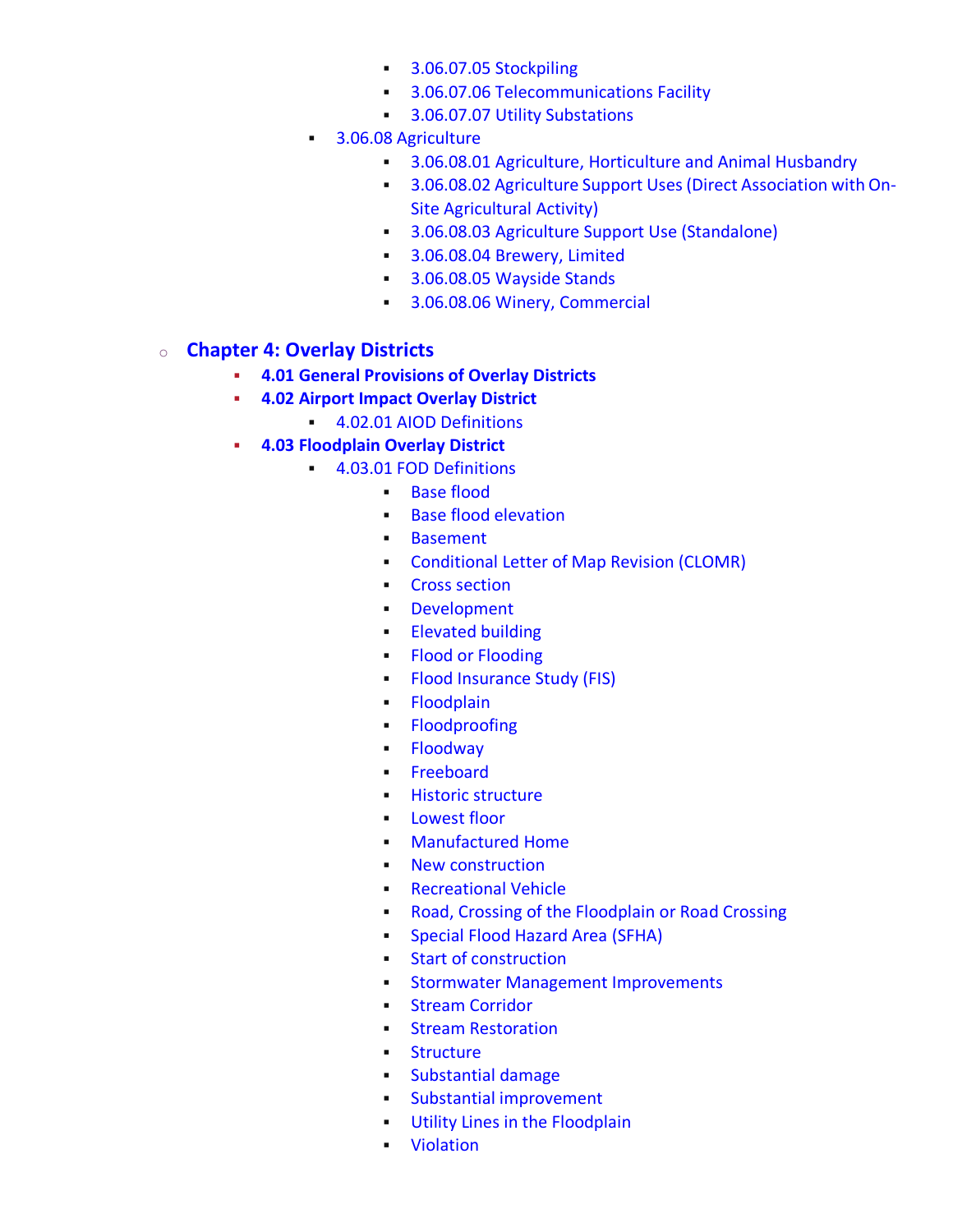- [Watercourse](https://online.encodeplus.com/regs/loudouncounty-va-crosswalk/doc-viewer.aspx?secid=774)
- **4.04 [Mountainside](https://online.encodeplus.com/regs/loudouncounty-va-crosswalk/doc-viewer.aspx?secid=53) Development Overlay District**
	- 4.04.01 MDOD [Definitions](https://online.encodeplus.com/regs/loudouncounty-va-crosswalk/doc-viewer.aspx?secid=1187)
		- [Bankfull](https://online.encodeplus.com/regs/loudouncounty-va-crosswalk/doc-viewer.aspx?secid=1223) Bench
- **4.05 [Limestone](https://online.encodeplus.com/regs/loudouncounty-va-crosswalk/doc-viewer.aspx?secid=54) Overlay District**
	- 4.05.01 LOD [Definitions](https://online.encodeplus.com/regs/loudouncounty-va-crosswalk/doc-viewer.aspx?secid=1180)
- **4.06 Quarry [Notification](https://online.encodeplus.com/regs/loudouncounty-va-crosswalk/doc-viewer.aspx?secid=55) Overlay District**
- **4.07 Village [Conservation](https://online.encodeplus.com/regs/loudouncounty-va-crosswalk/doc-viewer.aspx?secid=1226) Overlay District**
- **4.08 Historic [Overlay](https://online.encodeplus.com/regs/loudouncounty-va-crosswalk/doc-viewer.aspx?secid=1267) District**

## o **Chapter 5: [Development](https://online.encodeplus.com/regs/loudouncounty-va-crosswalk/doc-viewer.aspx?secid=57) Standards**

- **5.01 Site [Development](https://online.encodeplus.com/regs/loudouncounty-va-crosswalk/doc-viewer.aspx?secid=58)**
	- **5.01.01 [Building](https://online.encodeplus.com/regs/loudouncounty-va-crosswalk/doc-viewer.aspx?secid=1428) Height**
	- **5.01.02 Buffers, Yards, and [Setbacks](https://online.encodeplus.com/regs/loudouncounty-va-crosswalk/doc-viewer.aspx?secid=1429)**
	- **[5.01.03](https://online.encodeplus.com/regs/loudouncounty-va-crosswalk/doc-viewer.aspx?secid=1430) Uses on Lots**
	- **5.01.04 Regular Lots [Determining](https://online.encodeplus.com/regs/loudouncounty-va-crosswalk/doc-viewer.aspx?secid=1431) and Measuring Yards and Setbacks**
	- **5.01.05 Irregular Lots [Measurement](https://online.encodeplus.com/regs/loudouncounty-va-crosswalk/doc-viewer.aspx?secid=1432) of Yards and Setbacks**
	- 5.01.06 Road [Corridor](https://online.encodeplus.com/regs/loudouncounty-va-crosswalk/doc-viewer.aspx?secid=1433) Buffer, Yard Setback and Other Setback [Measurements](https://online.encodeplus.com/regs/loudouncounty-va-crosswalk/doc-viewer.aspx?secid=1433) from Streets
	- **5.01.07 Permitted [Structures](https://online.encodeplus.com/regs/loudouncounty-va-crosswalk/doc-viewer.aspx?secid=1434) in Required Yard Setbacks**
	- **5.01.08 Building Location Error Yard or Setback [Reduction](https://online.encodeplus.com/regs/loudouncounty-va-crosswalk/doc-viewer.aspx?secid=1435)**
	- **5.01.09. Density and Floor Area Ratio [Calculations](https://online.encodeplus.com/regs/loudouncounty-va-crosswalk/doc-viewer.aspx?secid=1436)**
	- **5.01.10 Buildable Area and Lot [Coverage](https://online.encodeplus.com/regs/loudouncounty-va-crosswalk/doc-viewer.aspx?secid=1437)**
	- **5.01.11 [Density](https://online.encodeplus.com/regs/loudouncounty-va-crosswalk/doc-viewer.aspx?secid=1438) Credit for Public Uses**
- **5.02 [Utilities](https://online.encodeplus.com/regs/loudouncounty-va-crosswalk/doc-viewer.aspx?secid=59)**
- **5.03 Natural and [Environmental](https://online.encodeplus.com/regs/loudouncounty-va-crosswalk/doc-viewer.aspx?secid=60) Resources (NER)**
	- **5.03.01 River and Stream Corridor [Resources](https://online.encodeplus.com/regs/loudouncounty-va-crosswalk/doc-viewer.aspx?secid=893) (RSCR)**
	- **[5.03.02](https://online.encodeplus.com/regs/loudouncounty-va-crosswalk/doc-viewer.aspx?secid=909) Steep Slope Areas**
	- **[5.03.03](https://online.encodeplus.com/regs/loudouncounty-va-crosswalk/doc-viewer.aspx?secid=1301) NER Use Table**
	- **5.03.04 [Development,](https://online.encodeplus.com/regs/loudouncounty-va-crosswalk/doc-viewer.aspx?secid=947) Land Disturbance, and Additional Use Specific [Standards](https://online.encodeplus.com/regs/loudouncounty-va-crosswalk/doc-viewer.aspx?secid=947)**
	- **5.03.05 NER [Definitions](https://online.encodeplus.com/regs/loudouncounty-va-crosswalk/doc-viewer.aspx?secid=930)**
- **5.04 Open Space [Standards](https://online.encodeplus.com/regs/loudouncounty-va-crosswalk/doc-viewer.aspx?secid=61)**
	- **5.04.01 [Applicability](https://online.encodeplus.com/regs/loudouncounty-va-crosswalk/doc-viewer.aspx?secid=1447)**
	- **5.04.02 [Calculation](https://online.encodeplus.com/regs/loudouncounty-va-crosswalk/doc-viewer.aspx?secid=1448) of Open Space**
	- 5.04.03 Open Space Types and [Purposes](https://online.encodeplus.com/regs/loudouncounty-va-crosswalk/doc-viewer.aspx?secid=1449)
	- **5.04.04 Credits for [Inclusion](https://online.encodeplus.com/regs/loudouncounty-va-crosswalk/doc-viewer.aspx?secid=1450) in Open Space**
	- **5.04.05 Open Space Design [Standards](https://online.encodeplus.com/regs/loudouncounty-va-crosswalk/doc-viewer.aspx?secid=1451)**
	- **5.04.06 [Type-Specific](https://online.encodeplus.com/regs/loudouncounty-va-crosswalk/doc-viewer.aspx?secid=1452) Open Space Design Standards**
	- [5.04.07](https://online.encodeplus.com/regs/loudouncounty-va-crosswalk/doc-viewer.aspx?secid=1453) Trails
	- **[5.04.08](https://online.encodeplus.com/regs/loudouncounty-va-crosswalk/doc-viewer.aspx?secid=1454) Uses in Open Space**
	- **5.04.09 [Comprehensive](https://online.encodeplus.com/regs/loudouncounty-va-crosswalk/doc-viewer.aspx?secid=1455) Open Space Plan**
	- **5.04.10 Maintenance and [Management](https://online.encodeplus.com/regs/loudouncounty-va-crosswalk/doc-viewer.aspx?secid=1456) of Open Space**
	- 5.04.11 Ownership, Operation, and [Management](https://online.encodeplus.com/regs/loudouncounty-va-crosswalk/doc-viewer.aspx?secid=1457) of Common Open Space
	- **5.04.12. [Modifications](https://online.encodeplus.com/regs/loudouncounty-va-crosswalk/doc-viewer.aspx?secid=1458)**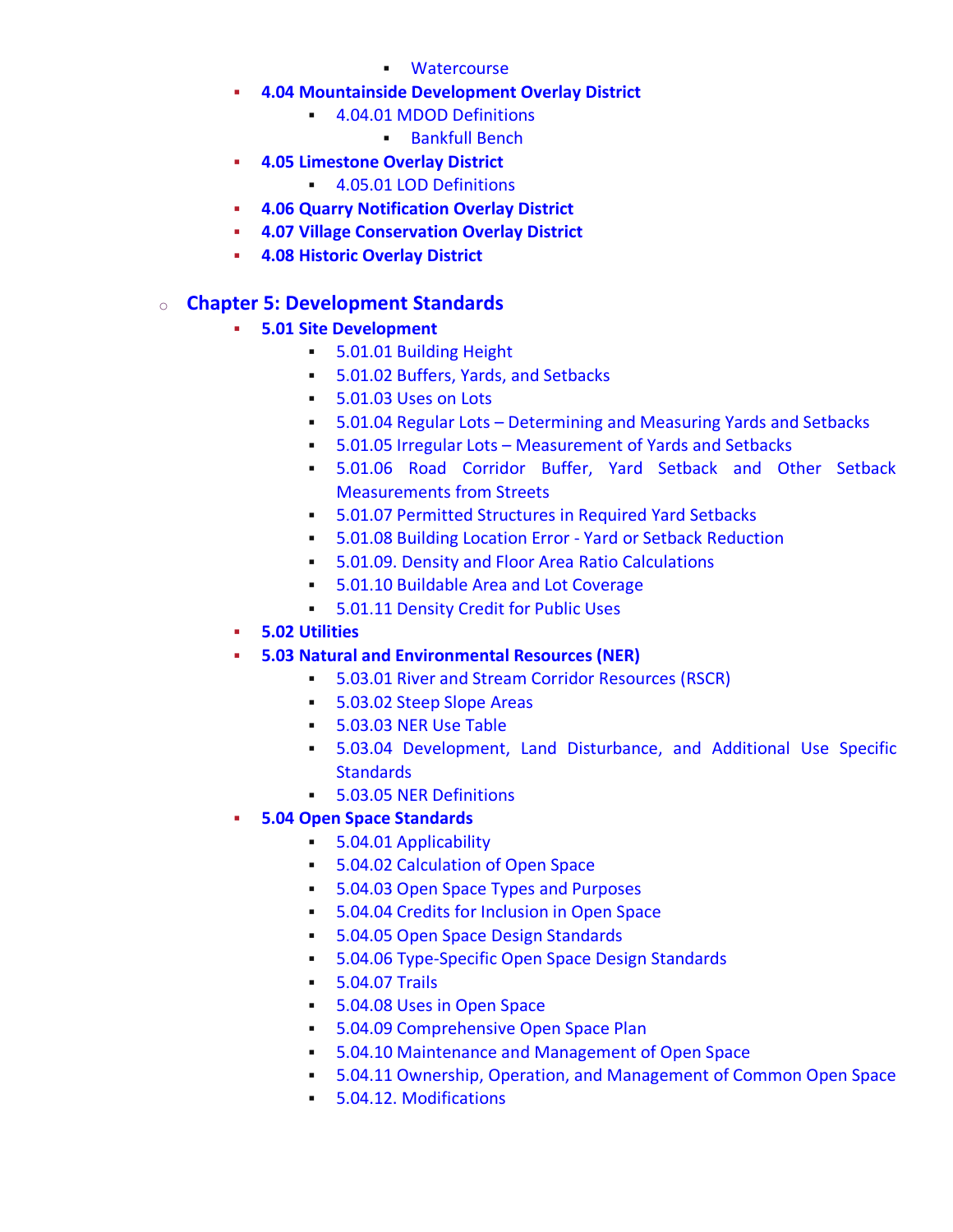- **5.05 [Parking](https://online.encodeplus.com/regs/loudouncounty-va-crosswalk/doc-viewer.aspx?secid=62)**
	- 5.05.01 [Applicability](https://online.encodeplus.com/regs/loudouncounty-va-crosswalk/doc-viewer.aspx?secid=917)
	- 5.05.02 [Parking](https://online.encodeplus.com/regs/loudouncounty-va-crosswalk/doc-viewer.aspx?secid=918) Ratios
	- **5.05.03 Bicycle [Parking](https://online.encodeplus.com/regs/loudouncounty-va-crosswalk/doc-viewer.aspx?secid=924)**
	- **5.05.04 Electric Vehicle [Parking](https://online.encodeplus.com/regs/loudouncounty-va-crosswalk/doc-viewer.aspx?secid=920)**
	- 5.05.05 [Motorcyle/Scooter](https://online.encodeplus.com/regs/loudouncounty-va-crosswalk/doc-viewer.aspx?secid=921) Parking
	- **5.05.06 [Car-Share](https://online.encodeplus.com/regs/loudouncounty-va-crosswalk/doc-viewer.aspx?secid=922) Parking**
	- **5.05.07 [Oversized](https://online.encodeplus.com/regs/loudouncounty-va-crosswalk/doc-viewer.aspx?secid=923) Vehicle Parking**
	- **5.05.08 Parking [Adjustments](https://online.encodeplus.com/regs/loudouncounty-va-crosswalk/doc-viewer.aspx?secid=919)**
	- **5.05.09 [Loading](https://online.encodeplus.com/regs/loudouncounty-va-crosswalk/doc-viewer.aspx?secid=925)**
	- **5.05.10 Parking [Location](https://online.encodeplus.com/regs/loudouncounty-va-crosswalk/doc-viewer.aspx?secid=926) and Design**
	- **5.05.11 [Residential](https://online.encodeplus.com/regs/loudouncounty-va-crosswalk/doc-viewer.aspx?secid=928) Parking Limitations**
	- 5.05.12 Village [Parking](https://online.encodeplus.com/regs/loudouncounty-va-crosswalk/doc-viewer.aspx?secid=964)
	- **5.05.13 Specific [Residential](https://online.encodeplus.com/regs/loudouncounty-va-crosswalk/doc-viewer.aspx?secid=968) Design Type Parking**
- **5.06 Tree Planting, [Replacement,](https://online.encodeplus.com/regs/loudouncounty-va-crosswalk/doc-viewer.aspx?secid=914) and Preservation**
- **5.07 [Landscaping,](https://online.encodeplus.com/regs/loudouncounty-va-crosswalk/doc-viewer.aspx?secid=63) Buffer Yards, and Screening**
	- **5.07.01 Purpose, [Applicability,](https://online.encodeplus.com/regs/loudouncounty-va-crosswalk/doc-viewer.aspx?secid=963) and Exceptions**
	- **5.07.02 Road Corridor Buffers and [Setbacks](https://online.encodeplus.com/regs/loudouncounty-va-crosswalk/doc-viewer.aspx?secid=915)**
	- [5.07.03](https://online.encodeplus.com/regs/loudouncounty-va-crosswalk/doc-viewer.aspx?secid=962) Buffer Yards
	- **5.07.04 [Cemetery,](https://online.encodeplus.com/regs/loudouncounty-va-crosswalk/doc-viewer.aspx?secid=957) Burial Ground, and Grave Buffer**
	- 5.07.06 Parking Area Landscaping and Screening [Requirements](https://online.encodeplus.com/regs/loudouncounty-va-crosswalk/doc-viewer.aspx?secid=959)
	- **5.07.07 General [Landscape](https://online.encodeplus.com/regs/loudouncounty-va-crosswalk/doc-viewer.aspx?secid=960) Provisions**
	- **5.07.08 Waivers and [Modifications](https://online.encodeplus.com/regs/loudouncounty-va-crosswalk/doc-viewer.aspx?secid=961)**
- **5.08 [Performance](https://online.encodeplus.com/regs/loudouncounty-va-crosswalk/doc-viewer.aspx?secid=64) Standards**
	- 5.08.01 Purpose, Applicability, Exceptions, and [Administration](https://online.encodeplus.com/regs/loudouncounty-va-crosswalk/doc-viewer.aspx?secid=1316)
	- **5.08.02 [Earthborn](https://online.encodeplus.com/regs/loudouncounty-va-crosswalk/doc-viewer.aspx?secid=1317) Vibration**
	- **5.08.03 Stone [Quarrying,](https://online.encodeplus.com/regs/loudouncounty-va-crosswalk/doc-viewer.aspx?secid=1319) Extraction and Mining**
	- [5.08.04](https://online.encodeplus.com/regs/loudouncounty-va-crosswalk/doc-viewer.aspx?secid=1320) Noise
		- **5.08.04.01 [Definitions](https://online.encodeplus.com/regs/loudouncounty-va-crosswalk/doc-viewer.aspx?secid=1323)**
	- **[5.08.05](https://online.encodeplus.com/regs/loudouncounty-va-crosswalk/doc-viewer.aspx?secid=1321) Light and Glare**
- **5.09 [Transportation](https://online.encodeplus.com/regs/loudouncounty-va-crosswalk/doc-viewer.aspx?secid=1399)**
	- [5.09.01](https://online.encodeplus.com/regs/loudouncounty-va-crosswalk/doc-viewer.aspx?secid=849) Road Access
	- 5.09.02 Road [Network](https://online.encodeplus.com/regs/loudouncounty-va-crosswalk/doc-viewer.aspx?secid=1386)
	- **5.09.03 [Pedestrian](https://online.encodeplus.com/regs/loudouncounty-va-crosswalk/doc-viewer.aspx?secid=1365) and Bicycle Network**
	- **5.09.04 Visibility at [Intersections](https://online.encodeplus.com/regs/loudouncounty-va-crosswalk/doc-viewer.aspx?secid=67)**
- **5.10 [Adaptive](https://online.encodeplus.com/regs/loudouncounty-va-crosswalk/doc-viewer.aspx?secid=966) Reuse**
- **5.11 [Transition](https://online.encodeplus.com/regs/loudouncounty-va-crosswalk/doc-viewer.aspx?secid=1235)**
- **5.12 Owner's [Associations](https://online.encodeplus.com/regs/loudouncounty-va-crosswalk/doc-viewer.aspx?secid=66)**
- **5.13 Variation of [Residential](https://online.encodeplus.com/regs/loudouncounty-va-crosswalk/doc-viewer.aspx?secid=1387) Lot Sizes**
- o **[Chapter](https://online.encodeplus.com/regs/loudouncounty-va-crosswalk/doc-viewer.aspx?secid=68) 6: Signs**
	- **6.01 Application of Sign [Regulations](https://online.encodeplus.com/regs/loudouncounty-va-crosswalk/doc-viewer.aspx?secid=69)**
	- **6.02 General Sign [Requirements](https://online.encodeplus.com/regs/loudouncounty-va-crosswalk/doc-viewer.aspx?secid=1268)**
	- **6.03 [Prohibited](https://online.encodeplus.com/regs/loudouncounty-va-crosswalk/doc-viewer.aspx?secid=1269) Signs**
	- **6.04 [Freestanding](https://online.encodeplus.com/regs/loudouncounty-va-crosswalk/doc-viewer.aspx?secid=1270) Signs**
	- **6.05 [Attached](https://online.encodeplus.com/regs/loudouncounty-va-crosswalk/doc-viewer.aspx?secid=1271) Signs**
	- **6.06 [Incidental](https://online.encodeplus.com/regs/loudouncounty-va-crosswalk/doc-viewer.aspx?secid=1272) Signs**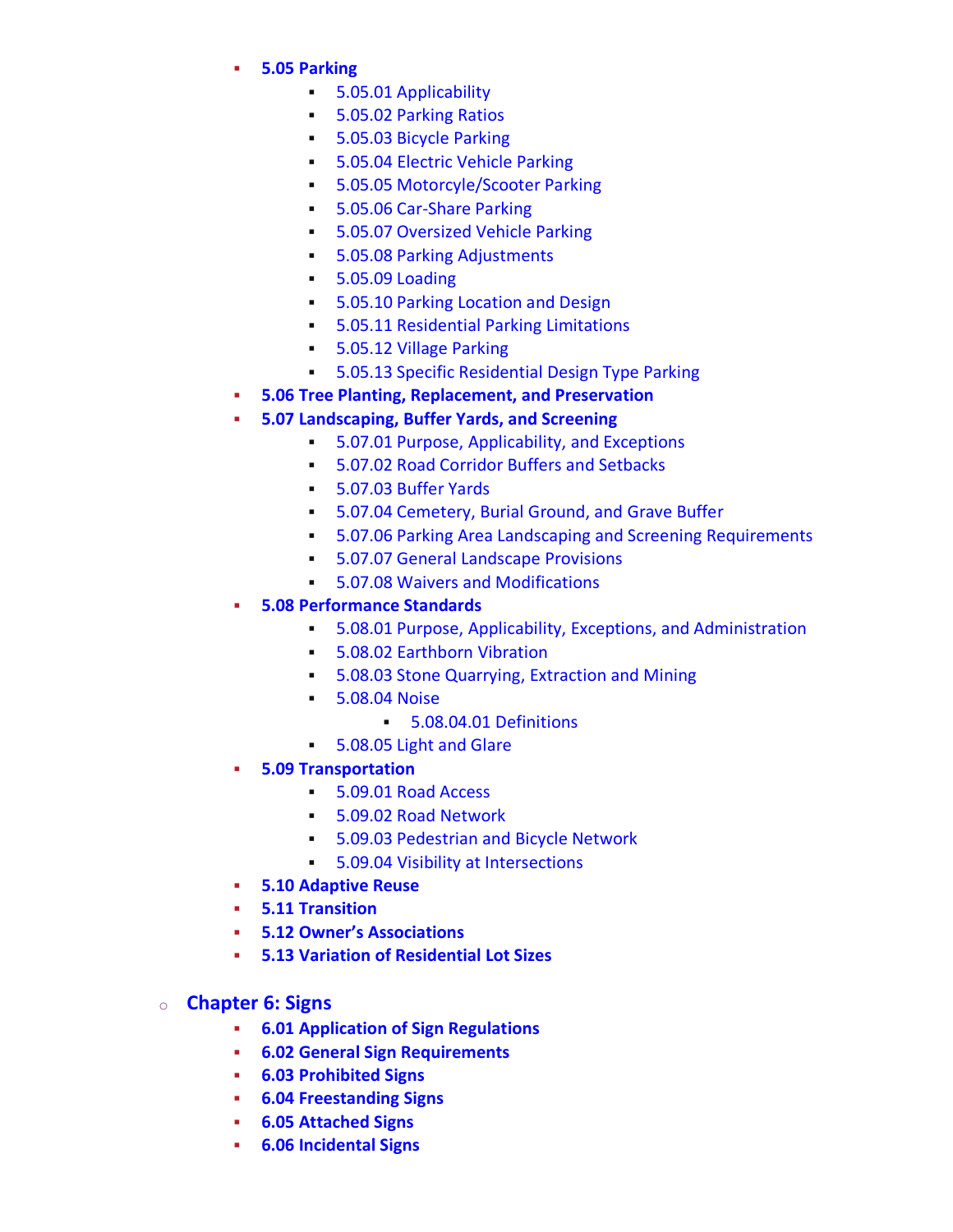- **6.07 [Historic](https://online.encodeplus.com/regs/loudouncounty-va-crosswalk/doc-viewer.aspx?secid=1273) Signs**
- **6.08 [Illuminated](https://online.encodeplus.com/regs/loudouncounty-va-crosswalk/doc-viewer.aspx?secid=1274) and Digital Signs**
- **6.09 Sign Permits and [Administration](https://online.encodeplus.com/regs/loudouncounty-va-crosswalk/doc-viewer.aspx?secid=1275)**
- **6.10 Sign [Measurements](https://online.encodeplus.com/regs/loudouncounty-va-crosswalk/doc-viewer.aspx?secid=1276)**

#### o **Chapter 7: [Procedures](https://online.encodeplus.com/regs/loudouncounty-va-crosswalk/doc-viewer.aspx?secid=70)**

- **7.01 General Process [Administration](https://online.encodeplus.com/regs/loudouncounty-va-crosswalk/doc-viewer.aspx?secid=71)**
- **7.02 [Determination](https://online.encodeplus.com/regs/loudouncounty-va-crosswalk/doc-viewer.aspx?secid=1384)**
- **7.03 [Zoning](https://online.encodeplus.com/regs/loudouncounty-va-crosswalk/doc-viewer.aspx?secid=76) Permit**
- **7.04 Sign [Permit](https://online.encodeplus.com/regs/loudouncounty-va-crosswalk/doc-viewer.aspx?secid=72)**
- **7.05 Site [Plan](https://online.encodeplus.com/regs/loudouncounty-va-crosswalk/doc-viewer.aspx?secid=73)**
- **7.06 [Subdivision](https://online.encodeplus.com/regs/loudouncounty-va-crosswalk/doc-viewer.aspx?secid=74)**
- **7.07 [Variance](https://online.encodeplus.com/regs/loudouncounty-va-crosswalk/doc-viewer.aspx?secid=83)**
- **7.08 [Commission](https://online.encodeplus.com/regs/loudouncounty-va-crosswalk/doc-viewer.aspx?secid=77) Permit**
- **7.09 Zoning [Amendments](https://online.encodeplus.com/regs/loudouncounty-va-crosswalk/doc-viewer.aspx?secid=78)**
	- 7.09.01 Zoning Ordinance [Amendment](https://online.encodeplus.com/regs/loudouncounty-va-crosswalk/doc-viewer.aspx?secid=1344)
	- 7.09.02 Zoning Map [Amendment](https://online.encodeplus.com/regs/loudouncounty-va-crosswalk/doc-viewer.aspx?secid=1401)
	- 7.09.03 [Conditional](https://online.encodeplus.com/regs/loudouncounty-va-crosswalk/doc-viewer.aspx?secid=1345) Zoning (Proffers)
	- 7.09.05 Zoning Concept Plan [Amendment](https://online.encodeplus.com/regs/loudouncounty-va-crosswalk/doc-viewer.aspx?secid=1402)
	- 7.09.06 Urban Districts Additional [Requirements](https://online.encodeplus.com/regs/loudouncounty-va-crosswalk/doc-viewer.aspx?secid=1189)
	- 7.09.08 Historic Overlay Districts Additional [Requirements](https://online.encodeplus.com/regs/loudouncounty-va-crosswalk/doc-viewer.aspx?secid=81)
	- 7.09.09 Planned Development Additional [Requirements](https://online.encodeplus.com/regs/loudouncounty-va-crosswalk/doc-viewer.aspx?secid=1372)
- **7.10 Special [Exception](https://online.encodeplus.com/regs/loudouncounty-va-crosswalk/doc-viewer.aspx?secid=79) Review**
	- **7.10.01 Special [Exception](https://online.encodeplus.com/regs/loudouncounty-va-crosswalk/doc-viewer.aspx?secid=1348)**
	- **7.10.02 Minor Special [Exception](https://online.encodeplus.com/regs/loudouncounty-va-crosswalk/doc-viewer.aspx?secid=1349)**
	- **7.10.03 Sign [Development](https://online.encodeplus.com/regs/loudouncounty-va-crosswalk/doc-viewer.aspx?secid=1350) Plan**
	- **7.10.04 Special [Exception](https://online.encodeplus.com/regs/loudouncounty-va-crosswalk/doc-viewer.aspx?secid=1351) for Errors in Location**
	- 7.10.05 Stone Quarrying Additional [Requirements](https://online.encodeplus.com/regs/loudouncounty-va-crosswalk/doc-viewer.aspx?secid=1196)
	- 7.10.06 Steep Slope Areas Additional [Requirements](https://online.encodeplus.com/regs/loudouncounty-va-crosswalk/doc-viewer.aspx?secid=1440)
	- 7.10.07 Temporary Special Events Additional [Requirements](https://online.encodeplus.com/regs/loudouncounty-va-crosswalk/doc-viewer.aspx?secid=1395)
- **7.13 [Enforcement](https://online.encodeplus.com/regs/loudouncounty-va-crosswalk/doc-viewer.aspx?secid=1374)**
- **7.14 [Appeals](https://online.encodeplus.com/regs/loudouncounty-va-crosswalk/doc-viewer.aspx?secid=1406)**

#### o **Chapter 8: [Attainable](https://online.encodeplus.com/regs/loudouncounty-va-crosswalk/doc-viewer.aspx?secid=86) Housing**

- **8.01 [Affordable](https://online.encodeplus.com/regs/loudouncounty-va-crosswalk/doc-viewer.aspx?secid=87) Dwelling Unit Program**
- **8.02 Unmet Housing Needs Unit [Program](https://online.encodeplus.com/regs/loudouncounty-va-crosswalk/doc-viewer.aspx?secid=1217)**
- o **Chapter 9: [Nonconformities](https://online.encodeplus.com/regs/loudouncounty-va-crosswalk/doc-viewer.aspx?secid=88)**
- o **Chapter 10: Officials, Boards and [Commissions](https://online.encodeplus.com/regs/loudouncounty-va-crosswalk/doc-viewer.aspx?secid=90)**
	- **10.01 Zoning [Administrator](https://online.encodeplus.com/regs/loudouncounty-va-crosswalk/doc-viewer.aspx?secid=91)**
	- **10.02 Planning [Commission](https://online.encodeplus.com/regs/loudouncounty-va-crosswalk/doc-viewer.aspx?secid=92)**
	- **10.03 Board of Zoning [Appeals](https://online.encodeplus.com/regs/loudouncounty-va-crosswalk/doc-viewer.aspx?secid=93)**
	- **10.04 Historic District Review [Committee](https://online.encodeplus.com/regs/loudouncounty-va-crosswalk/doc-viewer.aspx?secid=94)**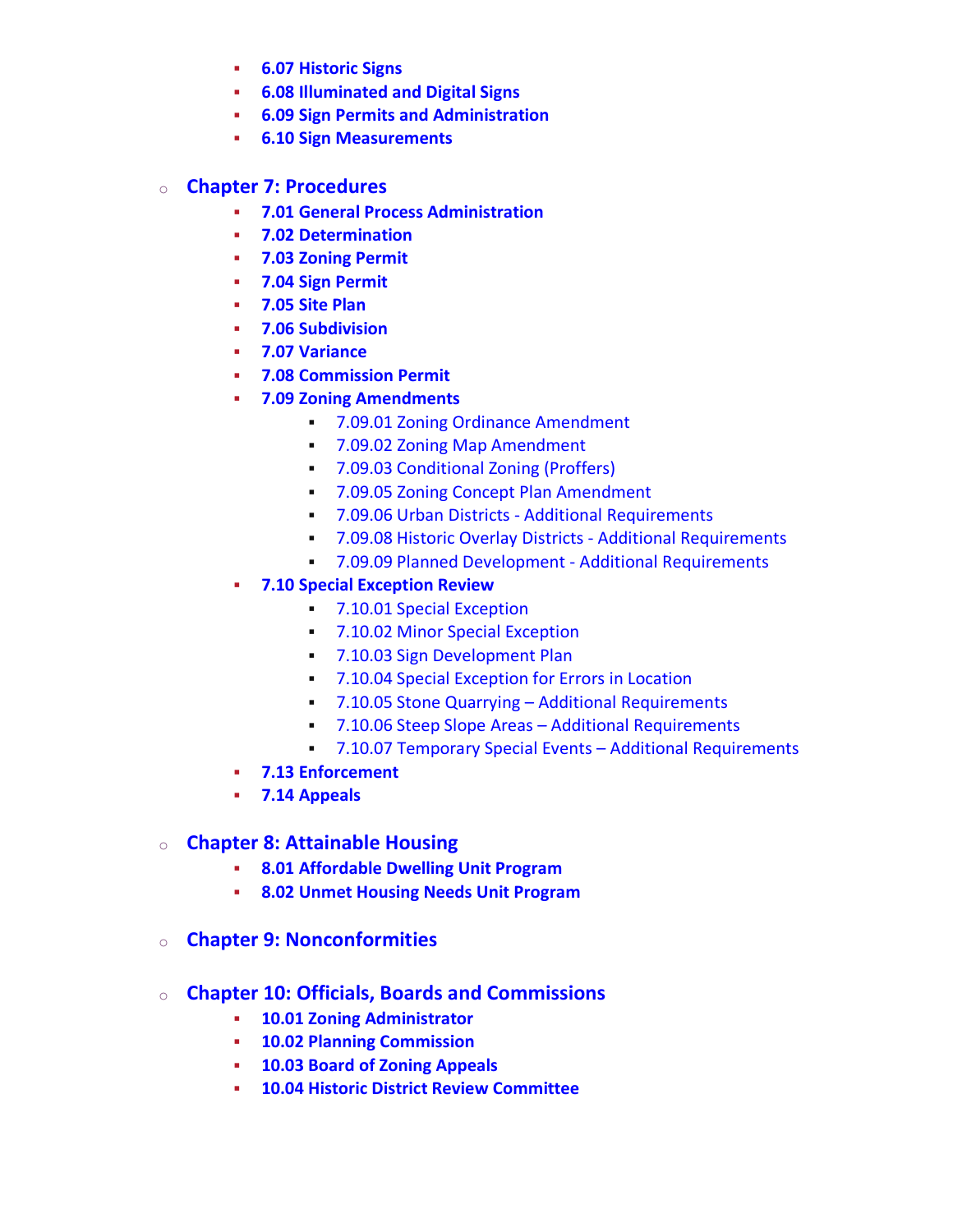# o **Chapter 11: Definitions and Rules of [Interpretation](https://online.encodeplus.com/regs/loudouncounty-va-crosswalk/doc-viewer.aspx?secid=95)**

- **11.01 [Interpretation](https://online.encodeplus.com/regs/loudouncounty-va-crosswalk/doc-viewer.aspx?secid=96) of Zoning Ordinance**
- **11.02 [Interpretation](https://online.encodeplus.com/regs/loudouncounty-va-crosswalk/doc-viewer.aspx?secid=97) of Map and District Boundaries**
- **11.03 [Definitions](https://online.encodeplus.com/regs/loudouncounty-va-crosswalk/doc-viewer.aspx?secid=98)**
	- [A](https://online.encodeplus.com/regs/loudouncounty-va-crosswalk/doc-viewer.aspx?secid=101)
- **[Agriculture,](https://online.encodeplus.com/regs/loudouncounty-va-crosswalk/doc-viewer.aspx?secid=1412) Bona Fide**
- [B](https://online.encodeplus.com/regs/loudouncounty-va-crosswalk/doc-viewer.aspx?secid=144)
- $\blacksquare$  [C](https://online.encodeplus.com/regs/loudouncounty-va-crosswalk/doc-viewer.aspx?secid=170)
- **Example 25 Co-housing [Organization](https://online.encodeplus.com/regs/loudouncounty-va-crosswalk/doc-viewer.aspx?secid=1417)**
- [Contributing](https://online.encodeplus.com/regs/loudouncounty-va-crosswalk/doc-viewer.aspx?secid=1337)
- [D](https://online.encodeplus.com/regs/loudouncounty-va-crosswalk/doc-viewer.aspx?secid=229)
	- **[Decommission,](https://online.encodeplus.com/regs/loudouncounty-va-crosswalk/doc-viewer.aspx?secid=1382) Solar Facility** 
		- [Digital](https://online.encodeplus.com/regs/loudouncounty-va-crosswalk/doc-viewer.aspx?secid=1282)
		- [Donation](https://online.encodeplus.com/regs/loudouncounty-va-crosswalk/doc-viewer.aspx?secid=1373) Drop-Off Box
		- Dwelling, [Live/Work](https://online.encodeplus.com/regs/loudouncounty-va-crosswalk/doc-viewer.aspx?secid=1314)
- [E](https://online.encodeplus.com/regs/loudouncounty-va-crosswalk/doc-viewer.aspx?secid=262)
- [F](https://online.encodeplus.com/regs/loudouncounty-va-crosswalk/doc-viewer.aspx?secid=274)
- [Facade](https://online.encodeplus.com/regs/loudouncounty-va-crosswalk/doc-viewer.aspx?secid=1303)
- [G](https://online.encodeplus.com/regs/loudouncounty-va-crosswalk/doc-viewer.aspx?secid=307)
- [H](https://online.encodeplus.com/regs/loudouncounty-va-crosswalk/doc-viewer.aspx?secid=318)
- [I](https://online.encodeplus.com/regs/loudouncounty-va-crosswalk/doc-viewer.aspx?secid=339)
- $-I-K$
- [L](https://online.encodeplus.com/regs/loudouncounty-va-crosswalk/doc-viewer.aspx?secid=356)
- [Live/Work](https://online.encodeplus.com/regs/loudouncounty-va-crosswalk/doc-viewer.aspx?secid=1376) Dwelling
- [M](https://online.encodeplus.com/regs/loudouncounty-va-crosswalk/doc-viewer.aspx?secid=383)
- **INARKET Rate [Dwelling](https://online.encodeplus.com/regs/loudouncounty-va-crosswalk/doc-viewer.aspx?secid=1354) Unit**
- Mobile [Vending](https://online.encodeplus.com/regs/loudouncounty-va-crosswalk/doc-viewer.aspx?secid=1377)
- Mobile [Vendor](https://online.encodeplus.com/regs/loudouncounty-va-crosswalk/doc-viewer.aspx?secid=1378)
- [N](https://online.encodeplus.com/regs/loudouncounty-va-crosswalk/doc-viewer.aspx?secid=410)
- [Non-contributing](https://online.encodeplus.com/regs/loudouncounty-va-crosswalk/doc-viewer.aspx?secid=1338)
- [O](https://online.encodeplus.com/regs/loudouncounty-va-crosswalk/doc-viewer.aspx?secid=422)
- [P-Q](https://online.encodeplus.com/regs/loudouncounty-va-crosswalk/doc-viewer.aspx?secid=445)
- [Parcel](https://online.encodeplus.com/regs/loudouncounty-va-crosswalk/doc-viewer.aspx?secid=1227)
- [Photovoltaic](https://online.encodeplus.com/regs/loudouncounty-va-crosswalk/doc-viewer.aspx?secid=1381) (PV)
- [R](https://online.encodeplus.com/regs/loudouncounty-va-crosswalk/doc-viewer.aspx?secid=490)
- [S](https://online.encodeplus.com/regs/loudouncounty-va-crosswalk/doc-viewer.aspx?secid=546)
- **Solar Energy [Equipment,](https://online.encodeplus.com/regs/loudouncounty-va-crosswalk/doc-viewer.aspx?secid=1380) Facilities or Devices**
- **Solar Facility, [Commercial](https://online.encodeplus.com/regs/loudouncounty-va-crosswalk/doc-viewer.aspx?secid=1379)**
- **•** [Specimen](https://online.encodeplus.com/regs/loudouncounty-va-crosswalk/doc-viewer.aspx?secid=1334) Tree
- Substantial [Conformance](https://online.encodeplus.com/regs/loudouncounty-va-crosswalk/doc-viewer.aspx?secid=1359)
- [T](https://online.encodeplus.com/regs/loudouncounty-va-crosswalk/doc-viewer.aspx?secid=643)
- [Travelway](https://online.encodeplus.com/regs/loudouncounty-va-crosswalk/doc-viewer.aspx?secid=1364)
- [U](https://online.encodeplus.com/regs/loudouncounty-va-crosswalk/doc-viewer.aspx?secid=669)
	- **Unmet [Housing](https://online.encodeplus.com/regs/loudouncounty-va-crosswalk/doc-viewer.aspx?secid=1224) Needs Unit**
- [V](https://online.encodeplus.com/regs/loudouncounty-va-crosswalk/doc-viewer.aspx?secid=687)
- [W](https://online.encodeplus.com/regs/loudouncounty-va-crosswalk/doc-viewer.aspx?secid=699)
- [X-Y-Z](https://online.encodeplus.com/regs/loudouncounty-va-crosswalk/doc-viewer.aspx?secid=718)